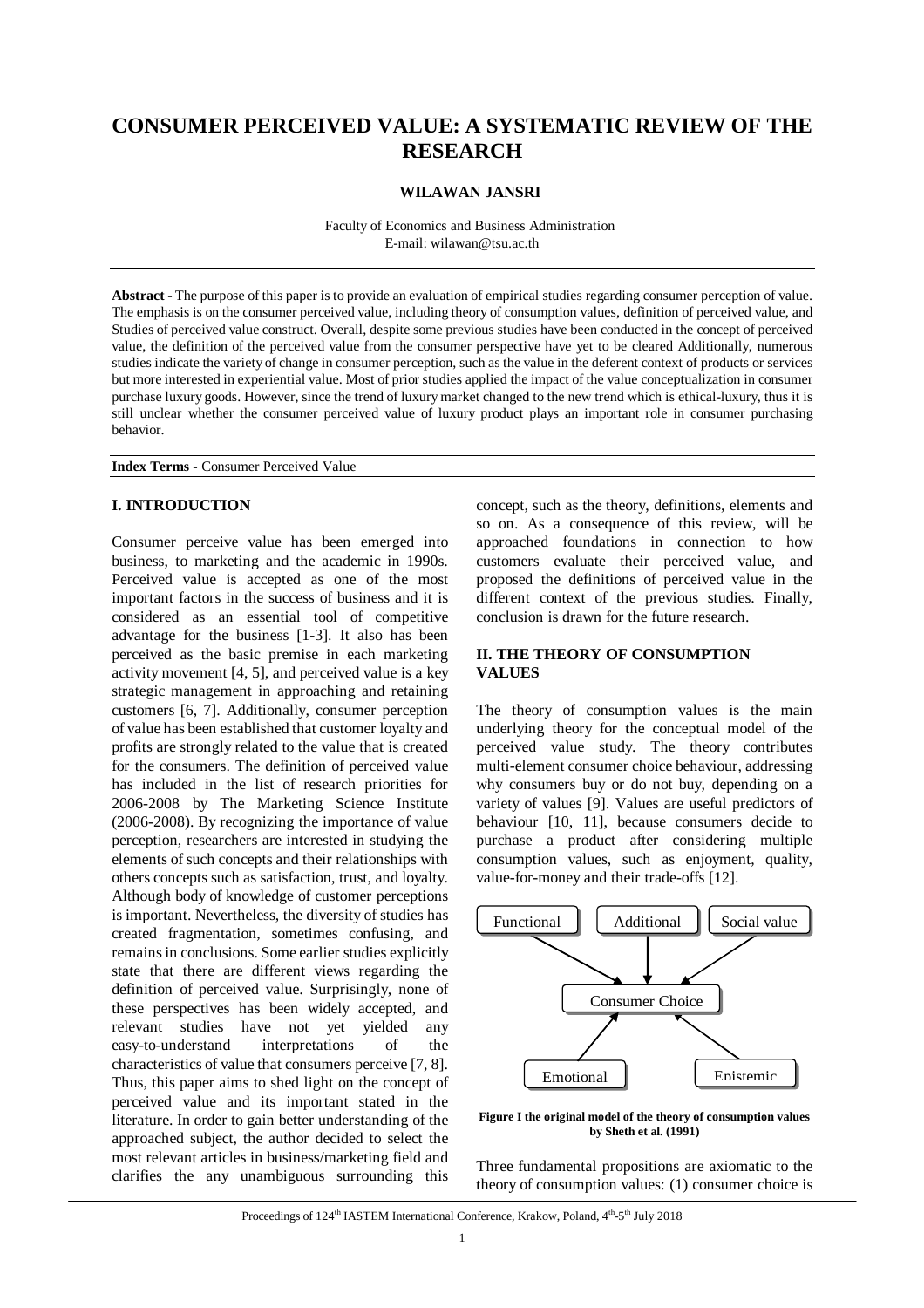a function of multiple consumption values, (2) consumption values make different contributions in any given choice situation, and (3) consumption values are independent [9]. Consumer determinants are categorised based on the value dimension characteristics: functional, social, emotional, conditional, and epistemic values [13] (see Figure 2.1).

As the dimensions of consumption values are independent, meaning that change in one dimension may not necessary result in changes in others [12], researchers have been able to develop dimensions of value across the different types of product. For example, reference [14] examined the role of value in online music purchasing and developed perceived benefit (i.e., perceived usefulness and perceived playfulness) and perceived sacrifice (i.e., perceived price and perceived ease of use). The study by reference [12] took a similar approach, identifying several drivers (i.e., visual/musical appeal value, social value, playfulness value and value for money) of hedonic digital artefacts to build on the theory of consumption values.

The theory of consumption values may be extended to include behavioural outcome variables that include broader considerations than just purchase decisions [12]. The theory has typically conceptualised value components influencing only consumption choice decisions, however, perceived value, as a cognitive concept, may influence many other behavioural outcomes, such as customer satisfaction, behaviour usage intentions, and consumer loyalty behaviour [15]. For instance, previous studies on consumption values have focused on consumer behaviours such as purchase intention, and behavioural intention (intention to repurchase, word of mouth) [2, 16, 17].

## **III. DEFINITION OF PERCEIVED VALUE**

Numerous scholars have defined perceived value in the marketing literature, such as reference [18-20], who defined perceived value as "...the consumer's overall assessment of the utility of a product based on perceptions of what is received and what is given". Perceived value is becoming a critical part of business strategic management [21] because it adds significant value to consumer decision's process behavior [20, 22]. Based on the material in Table I, in this study perceived value is conceptualized as the trade-off between benefits and sacrifices related to consumer's perception of a firm's offering [19]. Consumer perceived value depends on the customer's experience and knowledge and is a critical factor which helps to draw new customers and keep present customers [19, 20].

| <b>Table I -Definition of Perceived Value</b> |                                                                                  |  |  |
|-----------------------------------------------|----------------------------------------------------------------------------------|--|--|
| Sources                                       | <b>Definition</b>                                                                |  |  |
| Monroe (1990) [23]                            | Buyer's perceptions of value represent a trade-off between the quality and       |  |  |
|                                               | benefits they perceive in the product relative to the sacrifice they perceive by |  |  |
|                                               | paying the price.                                                                |  |  |

| Sources                                               | Definition                                                                                                                                                                                                                                                                                                     |
|-------------------------------------------------------|----------------------------------------------------------------------------------------------------------------------------------------------------------------------------------------------------------------------------------------------------------------------------------------------------------------|
| Day (1990) [24]                                       | Perceived consumer value is the surplus between customer's perceived                                                                                                                                                                                                                                           |
| Lichtenstein, Netemeyer,<br>and<br>Burton (1990) [25] | benefits and customer's perceived costs. Perceived customer value =<br>customer's perceived benefits – customer's perspective costs.<br>Perceived transaction value is the perception of psychological satisfaction or<br>pleasure obtained from taking advantage of the financial terms of the price<br>deal. |
| Dodds (1991) [26]                                     | Perceived customer value is the ratio of perceived benefits relative to perceived<br>sacrifice.                                                                                                                                                                                                                |
| Anderson,<br>Jain,<br>and<br>Chintagunta (1992) [27]  | Value in business markets is the perceived worth in monetary units of the set<br>of economic, technical, service and social benefits received by a customer firm<br>in exchange for the price paid for a product, taking into consideration the                                                                |
| Gale (1994) [28]                                      | available suppliers' offerings and prices.<br>Customer value is market perceived quality which is adjusted for the relative<br>price of the products. It is your customer's opinion of your products/services as<br>compared to that of your competitors.                                                      |
| Butz and Goodstein (1996) [29]                        | Customer value is the emotional bond established between a customer and a                                                                                                                                                                                                                                      |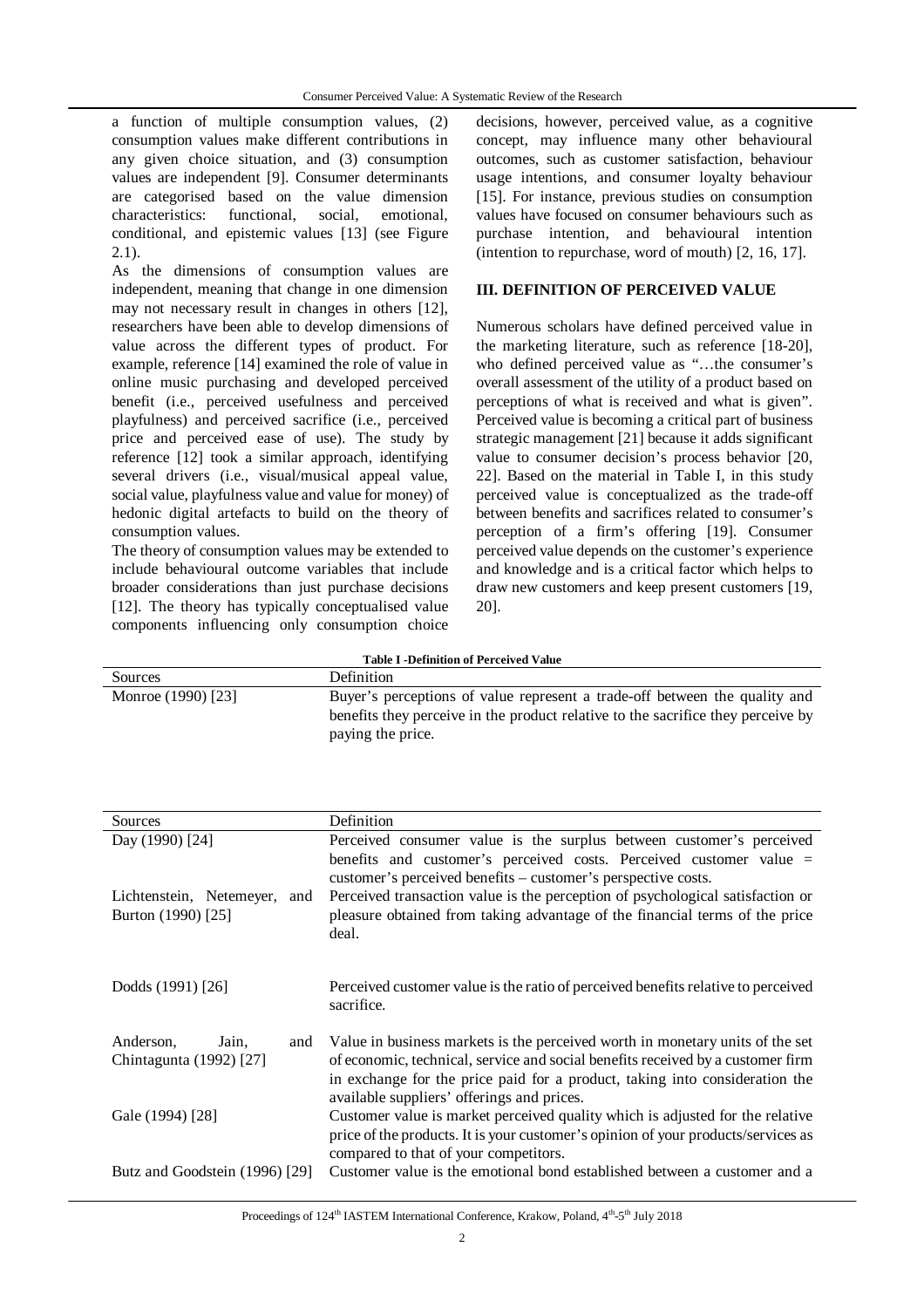|                                | producer after the customer has used a salient product or service produced by     |  |  |
|--------------------------------|-----------------------------------------------------------------------------------|--|--|
|                                | that supplier and found the product to provide an added value.                    |  |  |
| Cronin.<br>Brady.<br>Brand.    | Perceived service value is the combination of the service quality and its         |  |  |
| Hightower Jr, and Shemwell     | benefits (functional, social, and economic) and the sacrifices (time, effort,     |  |  |
| $(1997)$ [30]                  | money) that the individual has to make to obtain the service. It is also based on |  |  |
|                                | some experience from the service obtained.                                        |  |  |
| Woodruff (1997, p. 142) [19]   | Customer's perceived preference for an evaluation of those product attributes,    |  |  |
|                                | attribute performances, and consequences arising from use that facilitate (or     |  |  |
|                                | block) achieving the customer's goals and purposes in use situations.             |  |  |
|                                | Value is the compared outcome of cognition. Value is based on cognition, and      |  |  |
| and Spreng (1997)<br>Patterson | is difference between benefits and sacrifices which gain from expected and        |  |  |
| $\lceil 31 \rceil$             | perceived performance.                                                            |  |  |
|                                |                                                                                   |  |  |

| Sources                       | Definition                                                                     |
|-------------------------------|--------------------------------------------------------------------------------|
| Zeithaml (1988, p. 14) [20]   | Defined "value" as: " the consumer's overall assessment of the utility of a    |
|                               | product based on perceptions of what is received and what is given."           |
| Holbrook (1996, p. 138) [18]  | Defined perceived value as an ". interactive relativistic preference           |
|                               | experience".                                                                   |
| Sirdeshmukh, Singh, and Sabol | Customer value is the consumer's perception of the benefits minus the costs of |
| $(2002)$ [32]                 | maintaining an ongoing relationship with a service provider.                   |

## **IV. CONCEPTUALIZATION OF PERCEIVED VALUE**

Review of the literature shows that there are two major research approaches to the operationalization of value [33]. First, perceived value has been examined using a uni-dimensional construct, measured by a set of items underlying a single overall concept [34], with concentration on utilitarian perspective, benefit and costs. Price is the value-base in previous studies, with consumers evaluating the value of products using two key components, including perceived quality and perceived sacrifice [35]. Because the concept of perceived value is wider than judgements against utility and price [20], this approach is not sufficient to gain competitive advantage [36]. Thus, the uni-dimensional approach simplifies consumers' perception of value; in particular, this concept has failed to take into account of the numerous intangible, intrinsic, and emotional factors that form part of the construct [33].

Second, since the uni-dimensional approach possesses the merit of simplicity, it does not reflect the complexity of consumers' perceptions of value [33]. For example, shopping trips are not evaluated exclusively on the merits of the goods or services that are acquired; rather, there are several intangible and emotional costs and benefits that must be allowed for in attempting to understand the activity of consumption [37]. Drawing on this wider view, the uni-dimensional approach has been described as summarized [38] and narrows [39]. As a result, some researchers argued that perceived value is a multidimensional construct, which consists of several interrelated attributes or dimensions that form a holistic representation of a complex phenomenon, such as economic, social, hedonic, and altruistic, that shape the concept of perceived value and establish the consumer's behavior [38, 40]. Therefore, this approach can be beneficial, interesting, and challenging [33].

The previous research presented in Table II divided the dimensions of perceived value into two groups: functional and affective. An individual evaluates the functional dimensions such as rationale and monetary, and quality of the products and services. Next, the affective dimension encompasses intangible, intrinsic, feelings or emotions that form part of construct. These dimensions of affective value were divided into an emotional dimension, which is related to internal feelings or emotions, and a social dimension, which is related to the social impact on consumer behavior [16]. In fact, reference [41] state that too little attention has been paid to the dimensions of consumer perceptions of value. Table II illustrates the previous studies on perceived value that have adopted a multidimensional approach, and the proposed dimensions of the construct.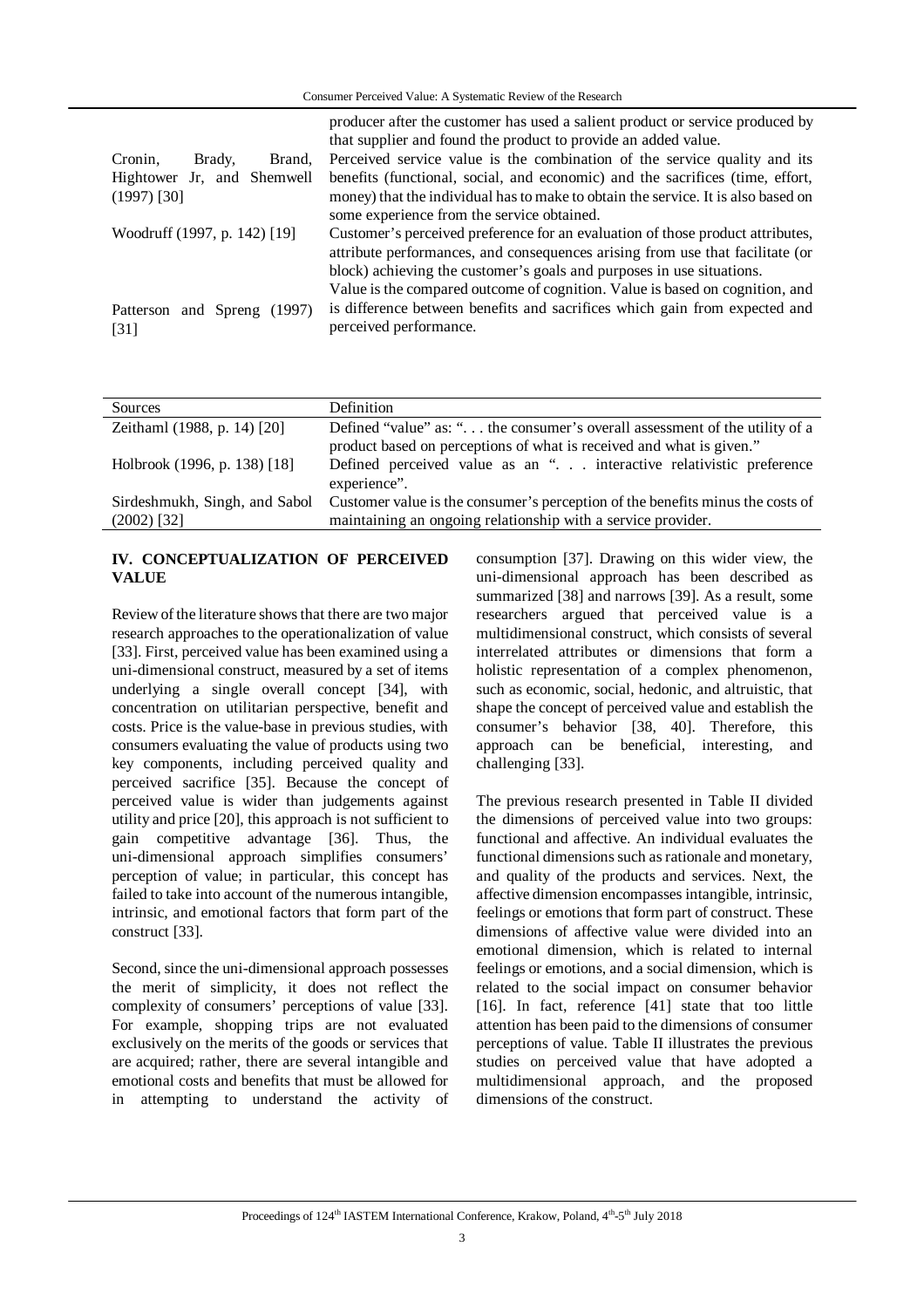| Table II -Multidimensional Approach to Perceived Value |                                             |  |  |  |
|--------------------------------------------------------|---------------------------------------------|--|--|--|
| <b>Authors</b>                                         | Dimensions                                  |  |  |  |
| Sheth et al. (1991) [9]                                | Functional value                            |  |  |  |
|                                                        | Social value                                |  |  |  |
|                                                        | Emotional value                             |  |  |  |
|                                                        | Epistemic value                             |  |  |  |
|                                                        | Conditional value                           |  |  |  |
| Groth (1995) [42]                                      | Cognitive: perceived utility                |  |  |  |
|                                                        | Psychological                               |  |  |  |
|                                                        | Internal                                    |  |  |  |
|                                                        | External                                    |  |  |  |
| Grönroos (1997) [43]                                   | Cognitive                                   |  |  |  |
|                                                        | Emotional (psychological)                   |  |  |  |
| De Ruyter, Wetzels, Lemmink, and                       | Functional dimension or extrinsic value     |  |  |  |
| Mattson (1997) [44]                                    | Emotional dimension or intrinsic value      |  |  |  |
|                                                        | Logical dimension                           |  |  |  |
| Sweeney et al. (1999) [34]                             | Functional value (price/value for money)    |  |  |  |
|                                                        | Functional value (performance/quality)      |  |  |  |
|                                                        | Functional value (versatility)              |  |  |  |
|                                                        | Social value (acceptability)                |  |  |  |
|                                                        | Emotional value                             |  |  |  |
| Sweeney and Soutar (2001) [38]                         | Functional dimension (economic and quality) |  |  |  |
|                                                        | Social dimension                            |  |  |  |
|                                                        | <b>Emotional dimension</b>                  |  |  |  |
| Rintamäki et al. (2006) [36]                           | Utilitarian value                           |  |  |  |
|                                                        | Social value                                |  |  |  |
|                                                        | Hedonic value                               |  |  |  |
| Smith & Colgate (2007) [45]                            | Instrumental/functional value               |  |  |  |
|                                                        | Cost/sacrifice value.                       |  |  |  |
|                                                        | Symbolic/expensive value                    |  |  |  |
|                                                        | Experiential/hedonic value                  |  |  |  |
|                                                        | Monetary value                              |  |  |  |
| Pihlström and Brush (2008) [46]                        | Convenience value                           |  |  |  |
|                                                        | Emotional value                             |  |  |  |
|                                                        | Social value                                |  |  |  |
| Cheng, Wang, Lin, and Vivek                            | Functional value                            |  |  |  |
| $(2009)$ [47]                                          | Social value                                |  |  |  |
|                                                        | Emotional value                             |  |  |  |
|                                                        | Epistemic value                             |  |  |  |

| <b>Authors</b>                    | Dimensions                                                                                                                                 |  |  |
|-----------------------------------|--------------------------------------------------------------------------------------------------------------------------------------------|--|--|
| Wang and Wang (2010) [48]         |                                                                                                                                            |  |  |
|                                   | Perceived benefits (information quality, system quality, service quality)                                                                  |  |  |
| Li, Li, and Kambele $(2012)$ [49] | Perceived sacrifice (technological effort, perceived fee, perceived risk)<br>Social/emotional value<br>Utilitarian value<br>Economic value |  |  |
| Santiago et al. (2012) [50]       | <b>Infrastructures</b><br>Personnel<br>Quality<br>Monetary costs                                                                           |  |  |
|                                   | Non-Monetary costs<br>Emotional value                                                                                                      |  |  |

#### Proceedings of 124<sup>th</sup> IASTEM International Conference, Krakow, Poland, 4<sup>th</sup>-5<sup>th</sup> July 2018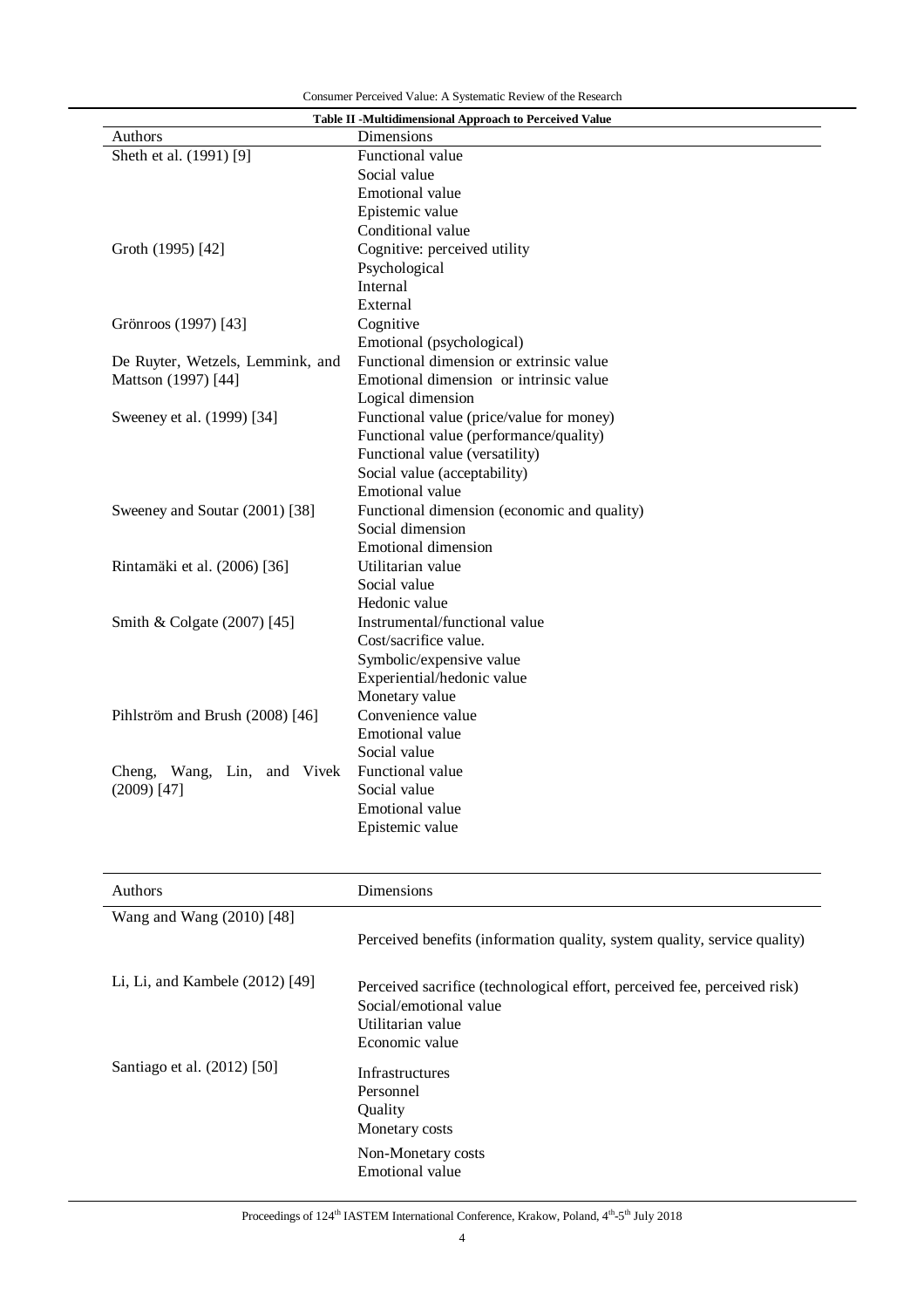|                                                  |          | Social value                                                                                                                                                                                    |
|--------------------------------------------------|----------|-------------------------------------------------------------------------------------------------------------------------------------------------------------------------------------------------|
| Puustinen, Maas, and Karjaluoto<br>$(2013)$ [51] |          | Economic value-Monetary saving<br>Economic value-Efficiency<br>Functional value-Convenience<br>Emotional value-Emotional<br>and experiences<br>Symbolic value-Altruism<br>Symbolic value-Esteem |
| Rasidah,<br>Jamal, and<br>$(2014)$ [52]          | Sumarjan | Functional value (performance/quality)<br>Functional value (price/value for money)<br>Social value<br>Emotional value<br>Epistemic value                                                        |

### **Source: Sanchez et al. (2006) and adopted from previous research**

Although, perceived value has largely been accepted, the concept of perceived value is still ambiguous [33]. Furthermore, there is no consensus concerning the definition of perceived value in the literature, also no definitive conceptualization, framework, or typology of value. Additionally, based on changing customer values over the time, researchers have continually attempted to improve the concept of perceived value to have a better understanding the consumer behaviour. Therefore, existing investigations of perceived value may not fully appropriate in the different nature of product/services within the current evolving market environment. Thus, the review of the existing previous studies on value have assisted the scholars to reach at a clear understanding of this concept.

## **CONCLUSION**

The study of perceived value is continually growing in the business research area. The perceived value is one of the key-element in marketing, thus to clearly understand the characteristics of it is important for long-term business goal. In the perceived value literature, it shows that most of the studies on perceived value attempted to contribute the various model in the different context and measure the validity and reliability of the measurement rather than focusing on consumer behavior. Even though several studies have been conducted on customer perceived value, however the results show in the different lenses due to the nature of study. Especially, in the context of luxury consumption, the definition of perceived value might change depending on the type of product/service, culture, and customer perspective. However, since consumer consumption has been changed, the researcher should pay more attention to the new trend of consumer behavior. Specifically, in the context of perceived value. Thus, this review may help researchers, business industry; marketers

understand various different trends of potential use to research on perceived value, such as approaches to ethical-luxury concept. To respond to these changes businesses will need to understand priorities in every major aspect of their business. Companies that skillfully manage these tensions will find opportunities for growth in both mature and rising markets.

## **ACKNOWLEDGEMENTS**

Funding for the author to present the paper was provided by Faculty of Economics and Administration, Thaksin University, Songkhla.

### **REFERENCES**

- [1] N. Mizik and R. Jacobson, "Trading Off between Value Creation and Value Appropriation: The Financial Implications of Shifts in Strategic Emphasis," Journal of Marketing, vol. 67, pp. 63-76, 2003.
- [2] J. M. Spiteri and P. A. Dion, "Customer Value, Overall Satisfaction, End-User Loyalty, and Market Performance in Detail Intensive Industries " Industrial Marketing Management vol. 33, pp. 675-87, 2004.
- [3] R. B. Woodruff, "Customer Value: The Next Source for Competitive Advantage " Journal of the Academy of Marketing Science, vol. 25, pp. 139-53, 1997.
- [4] M. B. Holbrook, The nature of customer value, in Rust, R.T. and Oliver, R.L. (Eds.) Service quality: New directions in theory and practice. London: Sage Publications, 1994.
- [5] M. B. Holbrook, Introduction to Consumer Value, in Holbrook, M. B. (Eds), Consumer Value: A Framework for Analysis and Research. New York: Routledge, 1999.
- [6] E. J. Lee and J. W. Overby, "Creating Value for Online Shoppers: Implications for Satisfaction and Loyalty," Journal of Consumer Satisfaction, Dissatisfaction and Complaining Behavior, vol. 17, pp. 54-67, 2004.
- [7] Y. Wang, H. P. Lo, R. Chi, and Y. Yang, "An Integrated Customer Customer-Relationship-Management Performance: A Customer-Based Perspective from China " Managing Service Quality, vol. 14, pp. 169-82, 2004.
- [8] W. Ulaga and S. Chacour, "Measuring Customer-Perceived Value in Business Markets: A Prerequisite for Marketing